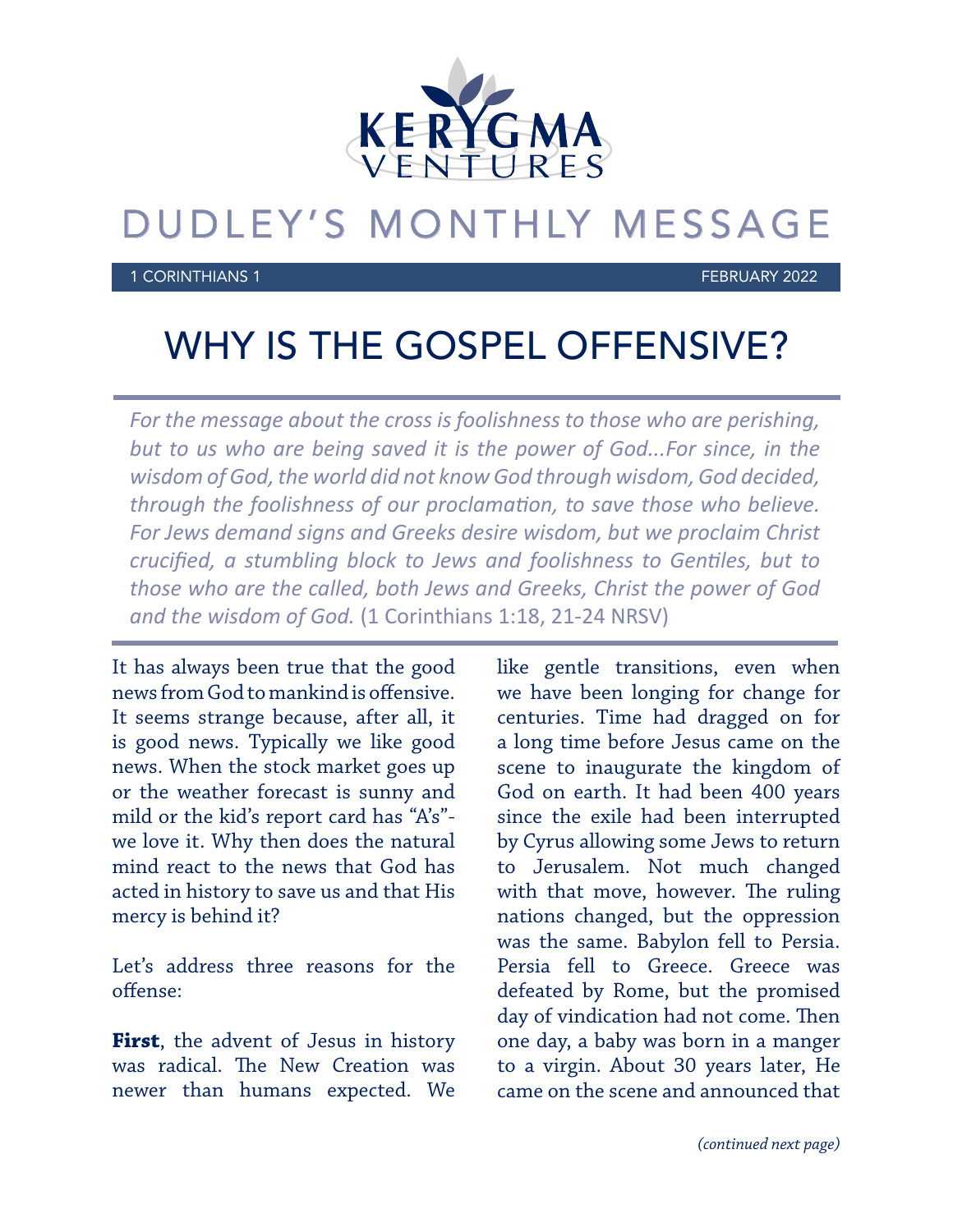time was fulfilled and the kingdom of heaven had arrived in Him. This was a change too abrupt for the Jewish mind to easily grasp. The old era was giving way to the new creation. Jesus chose twelve apostles to fulfill the role of the twelve patriarchs. He gave His Sermon on the Mount, fulfilling the Moses on Sinai event. He lived to fulfill the covenant requirements, and He died to cancel the curses of disobedience for the people. The Law was superseded by the Spirit who changed the heart to love God and walk in trust. The temple was destroyed, a new one being made of members of Christ's body. The inheritance was expanded to the whole world.

It was and is radical. Since the time that Jesus walked the earth, humans have been trying to smooth out the curve. We want to keep some of the old era and its customs. Instead of honoring our history as preparation for the new creation, we have tried to carry it with us and mix the eras. Old Testament Israel is the New Testament Church's history, while the New Testament Church is Old Testament Israel's fulfillment. The change in eras is as radical as death and resurrection. The most volatile controversy of the early church was whether Jews and Gentiles were equal as the sons of God. It is still a constant area of concern.

The **second** reason for offense is the nature of the proclamation. The gospel is an announcement. It is not a presentation of a *principle* we can apply, nor is it a *precept* we have discovered by observing the wisdom of the sages. Neither is it a *proposition* that requires our doing our part in order to get God to do His.

There are many *principles* we can discover in God's creation. There is divine order in all that is. As we align with God's ways of doing things, we are more successful at subduing the earth. For instance, the principle of sowing and reaping is essential for increase. It works. We reap what we sow, more than we sow, and later than we sow. All farmers succeed based on how well they apply this principle. There are poor farmers who sloppily apply the principle and have poor harvests. Better farmers pay more attention to soil preparation, fertilizer, weed eradication, etc. and get better harvests. Great farmers are great at applying the principle and have great harvests. The gospel, however, is not a principle that produces grades of successful Christians.

*Precepts* are those conclusions we embrace based on the wise observations of attentive people in different cultures. Solomon collected thousands of such precepts and recorded them in scrolls. We enjoy his books of Proverbs and Ecclesiastes. Those who give heed to such wisdom are sure to find life on earth working better. The gospel, however, is not just a precept.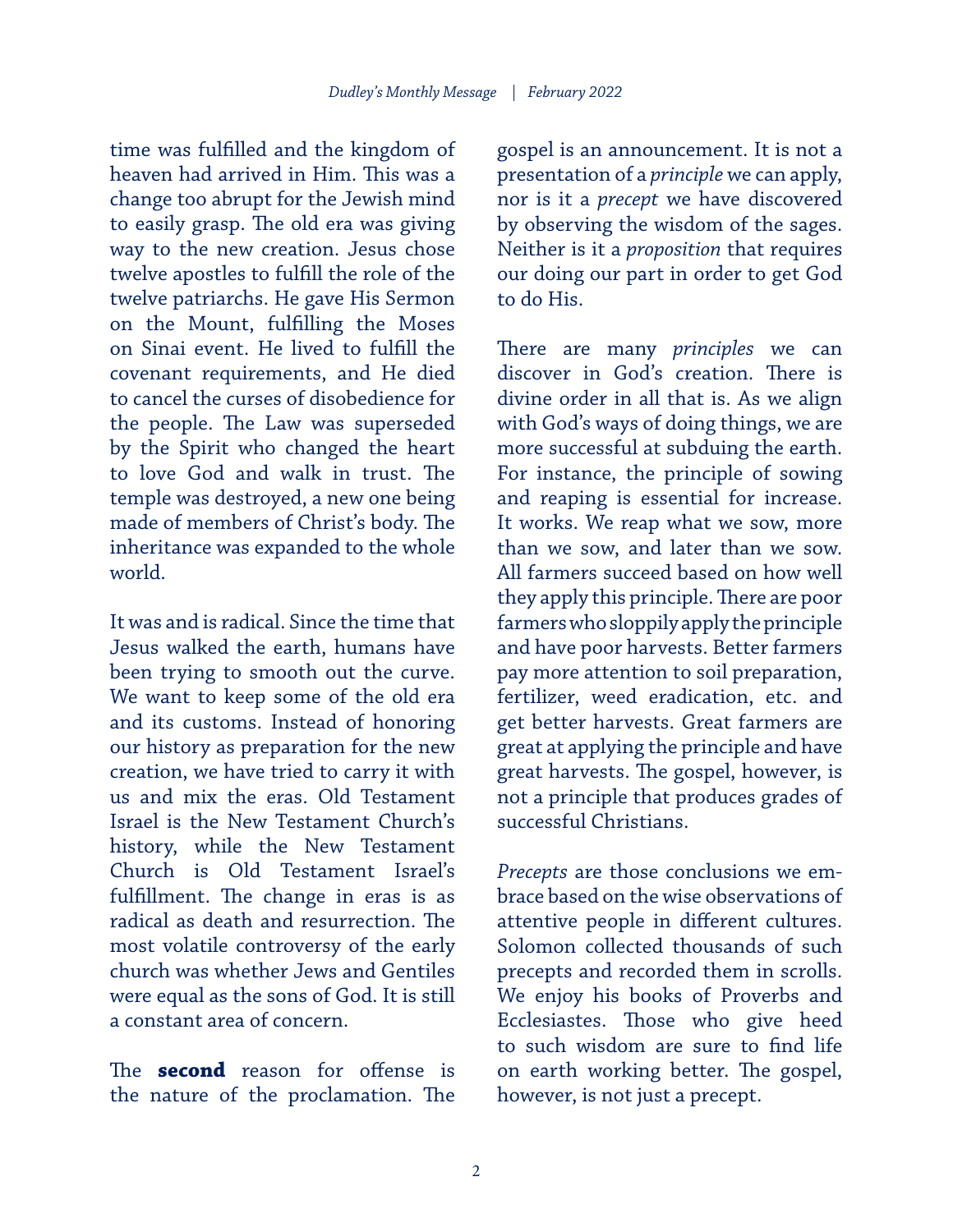*Propositions* regulate how humans relate to each other economically. We trade, negotiate, make contracts, swap, and barter. We tend to think in terms of "If I will…What will you do?" The gospel, however, is not just a proposition.

The gospel is an announcement. It is news. Without consulting us, God acted to procure our full salvation. He sent Jesus who died for our sins and arose to rule over all that His death redeemed. He gave to His heirs the same Spirit who raised Him from death and who guides us in paths of lovemotivated works of righteousness. We don't get to work a principle. God sowed his Son, and we are the fruit of his initiation. We don't get better by following a principle, but we are given His perfect standing before God.

There is much wisdom gained by looking and listening in God's creation, but there is a wisdom that astounds and confounds the wisest of the wise. No one can find the mystery of God's sovereign grace apart from the cross event. That kind of wisdom is special and given to those whose eyes are opened to see what no human eye could ever see.

We are all incurable negotiators. We err when we think that God needs a commodity we can provide or that we actually have something to trade. He doesn't need our obedience, our money,

or our adoration. He is completely satisfied in Himself. He loves to give of Himself, but needs nothing we can offer Him. When we relate to Him with a "if I will… then God will…," we reduce Him to a merchant and miss His grace. God supersedes all the principles, precepts, and propositions with His *promises*. He made a promise to Abraham, and biblical history is the story of how He fulfills it. The Seed that He promised would bless the world is Jesus. His promises to us give us hope and build our faithfulness. When we are so totally focused on His faithfulness, we are no longer analyzing our own. The more we work on our own faith, the less we focus on His faithfulness and the dimmer life becomes. Jesus is the fulfillment of God's central promise. Jesus promised the Holy Spirit to live in His people. He comes to every believer to reveal the intimacy between the Father and the believer. He makes God's presence known. He empowers His own to do the same kind of works He did on earth. He guides into all truth. He does miracles to reveal that we live in the new creation. He gives us words to say and thoughts to contemplate so we can know Him more fully. He is the guarantee of the final installment on His promise of new heaven and new earth. He focuses us on Jesus rather than ourselves.

**Third**, the gospel is a revelation of mercy and that requires that we need it. We are usually willing to admit that we